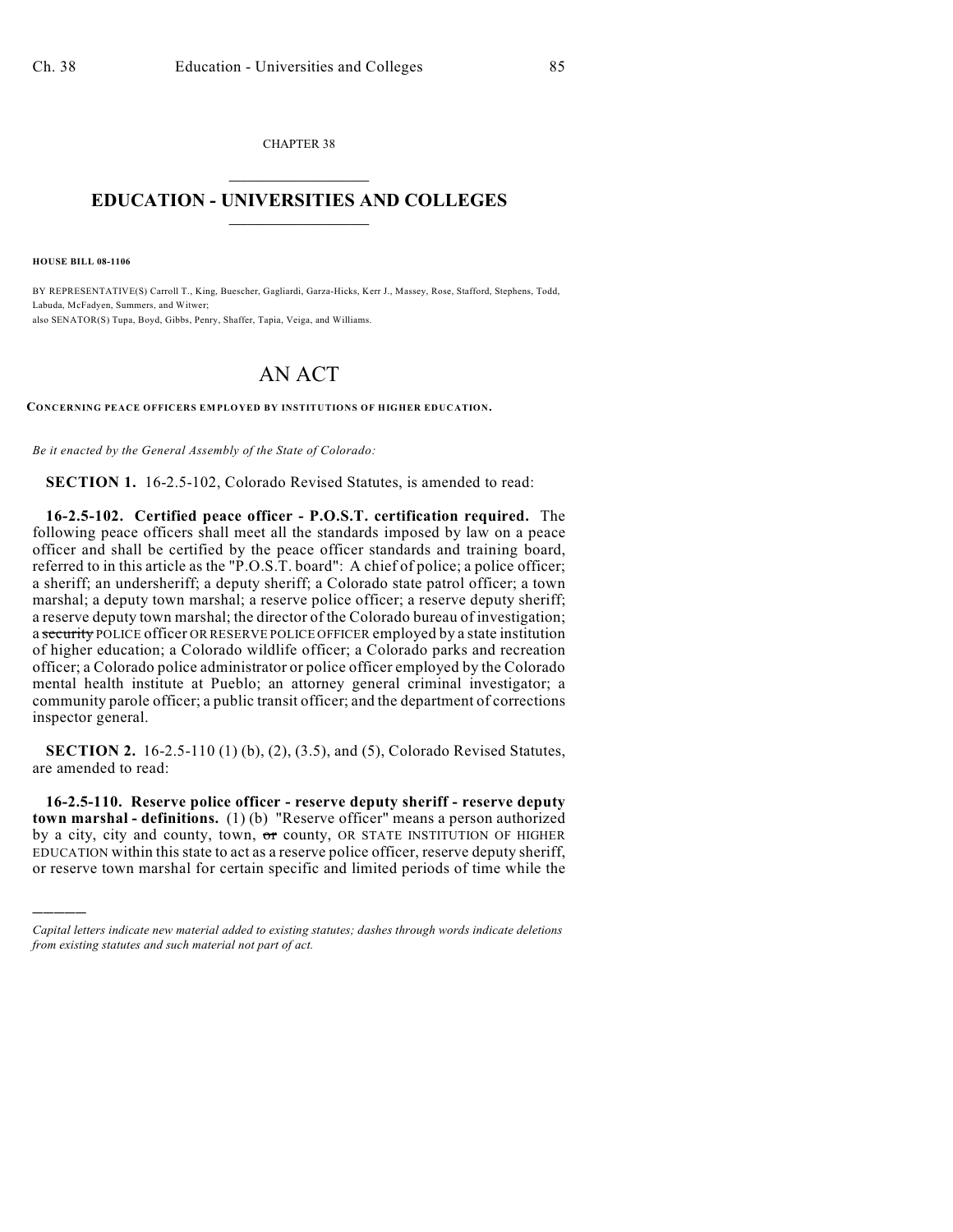person is authorized to be on duty and acting at the express direction or under the direct supervision of a fully P.O.S.T.-certified peace officer pursuant to sections SECTION  $16-2.5-103$ ,  $16-2.5-105$ , and  $16-2.5-108$ , OR  $16-2.5-120$ . A reserve officer is a peace officer while engaged in the performance of his or her duties whose authority shall be limited to the authority granted by his or her authorizing agency.

(2) A city, city and county, town, or county, OR STATE INSTITUTION OF HIGHER EDUCATION assigning duties to a reserve officer beyond those duties included in the P.O.S.T. board training shall assume the responsibility for ensuring that the reserve officer is adequately trained for the duties. Any expenses associated with the additional training shall be authorized by the city, city and county, town,  $\sigma r$  county, OR STATE INSTITUTION OF HIGHER EDUCATION. If the jurisdiction allows or requires the reserve officer to carry or use a firearm while on duty, the reserve officer shall be certified for firearms proficiency with the same frequency and subject to the same requirements as a P.O.S.T.-certified peace officer in the jurisdiction. A reserve officer who does not comply with the training requirements set forth in this subsection (2) is not authorized to enforce the laws of the state of Colorado.

(3.5) If a police chief, sheriff, or town marshal determines that a reserve officer has been adequately trained to perform a law-enforcement function that the police chief, sheriff, or town marshal is required to perform, the police chief, sheriff, or town marshal may allow the reserve officer to perform the function either in uniform or in civilian clothes, whichever is appropriate.

(5) A reserve officer may be compensated for his or her time during a declared emergency or during a time of special need. In all other circumstances, a reserve officer shall serve without compensation, but may be reimbursed at the discretion of the city, city and county, town,  $\sigma$ r county, OR STATE INSTITUTION OF HIGHER EDUCATION benefitting from the services of the reserve officer for any authorized out-of-pocket expenses incurred in the course of his or her duties. The city, city and county, town, or county, OR STATE INSTITUTION OF HIGHER EDUCATION shall pay the cost of workers' compensation benefits for injuries incurred by a reserve officer while on duty and while acting within the scope of his or her assigned duties. A reserve officer is an authorized volunteer for purposes of article 10 of title 24, C.R.S.

**SECTION 3.** 16-2.5-120, Colorado Revised Statutes, is amended to read:

**16-2.5-120. Colorado state higher education security officer.** A Colorado state higher education security officer employed by a state institution of higher education pursuant to sections  $24-7-101$  to  $24-7-105$ ,  $24-7-106$ , C.R.S., is a peace officer whose authority shall include the enforcement of all laws of the state of Colorado and who shall MAY be certified by the P.O.S.T. board.

**SECTION 4.** Part 1 of article 2.5 of title 16, Colorado Revised Statutes, is amended BY THE ADDITION OF A NEW SECTION to read:

**16-2.5-148. Colorado state higher education police officer.** A COLORADO STATE HIGHER EDUCATION POLICE OFFICER EMPLOYED BY A STATE INSTITUTION OF HIGHER EDUCATION PURSUANT TO SECTIONS 24-7.5-101 TO 24-7.5-105, C.R.S., IS A PEACE OFFICER WHOSE AUTHORITY SHALL INCLUDE THE ENFORCEMENT OF ALL LAWS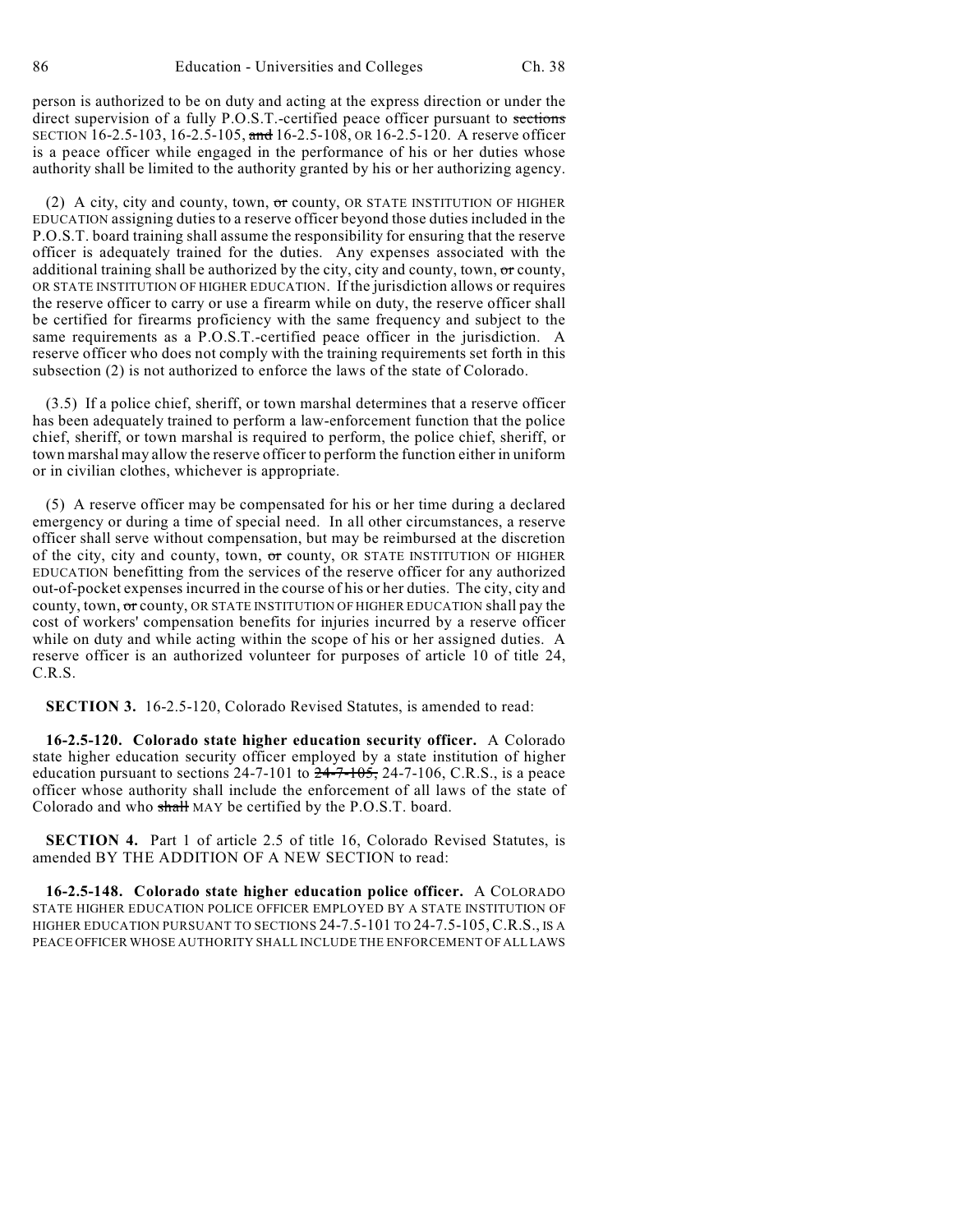OF THE STATE OF COLORADO AND WHO SHALL BE CERTIFIED BY THE P.O.S.T. BOARD.

**SECTION 5.** Article 7 of title 24, Colorado Revised Statutes, is amended BY THE ADDITION OF A NEW SECTION to read:

**24-7-100.2. Legislative declaration.** (1) THE GENERAL ASSEMBLY HEREBY FINDS THAT THE EFFORTS OF SECURITY OFFICERS EMPLOYED BY INSTITUTIONS OF HIGHER EDUCATION TO PROTECT THE PERSONS AND PROPERTY OF THEIR ENVIRONMENTS ARE IMPORTANT ELEMENTS OF EFFECTIVE PUBLIC SAFETY MANAGEMENT.

(2) THE GENERAL ASSEMBLY ACKNOWLEDGES THE OPERATIONAL AND ENVIRONMENTAL ACUMEN OF SECURITY OFFICERS OF INSTITUTIONS OF HIGHER EDUCATION REGARDING THEIR FACILITIES AND THE IMPORTANCE OF INCLUDING REPRESENTATIVES OF THE INSTITUTIONS IN EMERGENCY PREPAREDNESS PLANNING AND TRAINING EFFORTS CONDUCTED BY LOCAL LAW ENFORCEMENT AGENCIES AND EMERGENCY PLANNING AGENCIES INTENDED TO REDUCE THE LIKELIHOOD OF, AND DEVELOP EFFECTIVE RESPONSES TO, EMERGENCY SITUATIONS OCCURRING AT THEIR FACILITIES.

(3) THE GENERAL ASSEMBLY HEREBY ENCOURAGES ONGOING COOPERATION EFFORTS AMONG LOCAL LAW ENFORCEMENT AGENCIES, EMERGENCY PLANNING AGENCIES, AND THE SECURITY OFFICERS OF INSTITUTIONS OF HIGHER EDUCATION REGARDING EMERGENCY PREPAREDNESS AND RESPONSE PLANNING AND TRAINING AND DEVELOPMENT OF COMMUNICATION CAPABILITIES SUPPORTING EFFECTIVE COORDINATION AMONG THESE GROUPS DURING EMERGENCIES.

**SECTION 6.** 24-7-101, Colorado Revised Statutes, is amended to read:

**24-7-101. State institutions authorized to employ security officers.** The institutions, agencies, and departments of state government, including any institution of higher education, are hereby authorized to employ security officers to protect the property of the institution, agency, or department employing such THE officer and to perform such otherpolice, SECURITY, and administrative functions as may be deemed necessary.

**SECTION 7.** 24-7-102, Colorado Revised Statutes, is amended to read:

**24-7-102. Supervision and control.** The security officers employed pursuant to this article shall be under the control and supervision of the governing authority or head of the employing state institution. The governing authorities or heads of the state institutions, agencies, and departments shall provide appropriate credentials for such THE officers. The employing institution, department, or agency may permit its security officers THAT HAVE BEEN DESIGNATED AS PEACE OFFICERS PURSUANT TO SECTION 16-2.5-101, C.R.S., to hold and receive such other law enforcement commissions or appointments as are appropriate to carry out their duties.

**SECTION 8.** 24-7-103 (1), Colorado Revised Statutes, is amended to read:

**24-7-103. Powers conferred.** (1) Security officers employed and commissioned pursuant to this article, THAT HAVE BEEN DESIGNATED AS PEACE OFFICERS PURSUANT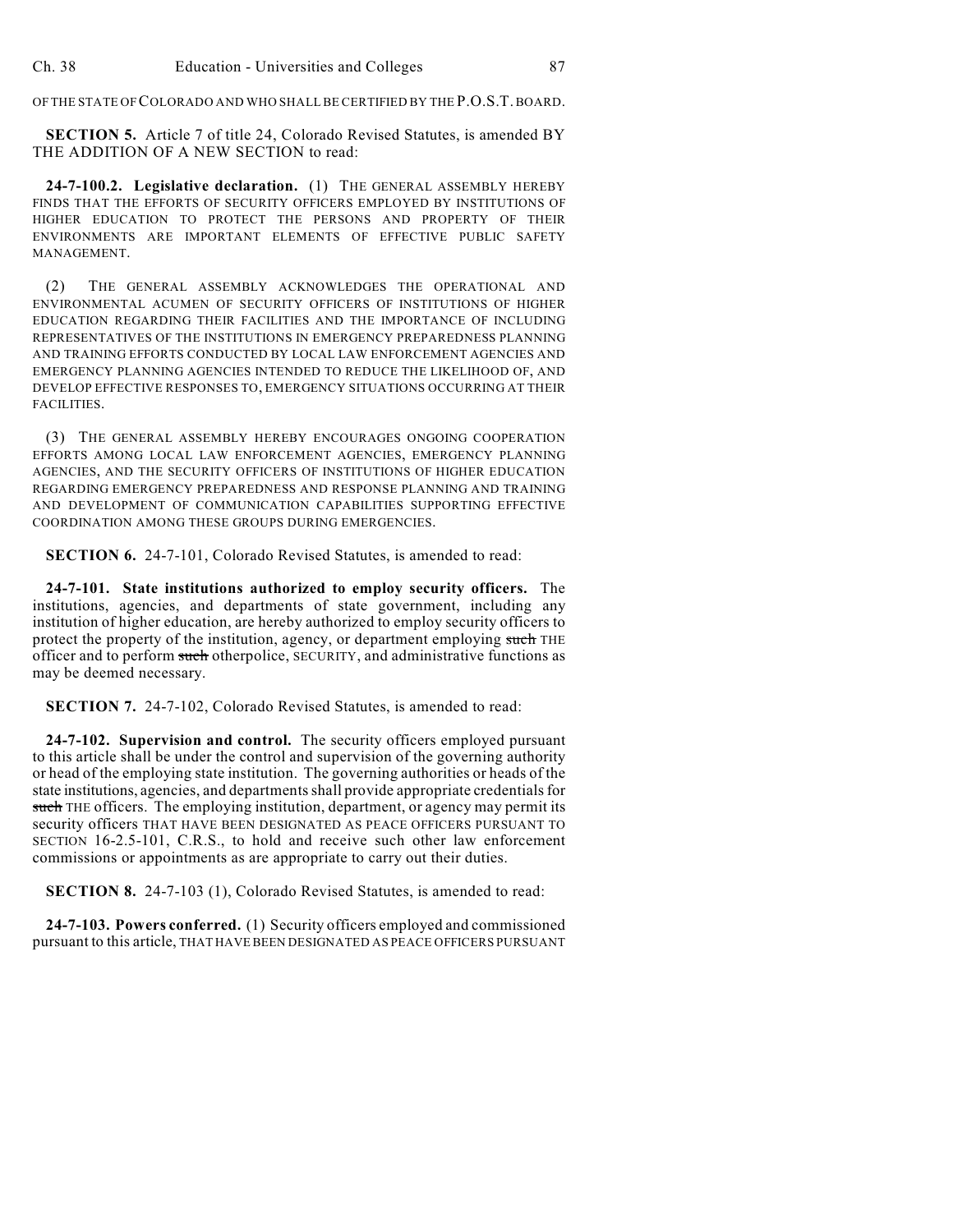TO SECTION 16-2.5-101, C.R.S., when operating on state owned or leased property, are hereby granted all the powers conferred by law upon peace officers to carry weapons and to make arrests.

**SECTION 9.** 24-7-104, Colorado Revised Statutes, is amended to read:

**24-7-104. State property not exempt from local law enforcement.** Nothing in this article shall be construed to exempt state property from the authority of law enforcement agencies within whose jurisdiction the state property is located; except that representatives of such THE law enforcement agencies shall coordinate their official actions on state property with the appropriate security officers OR POLICE OFFICERS, except when emergency circumstances preclude such coordination.

**SECTION 10.** Article 7 of title 24, Colorado Revised Statutes, is amended BY THE ADDITION OF A NEW SECTION to read:

**24-7-106. Peace officer standards and training board evaluation and recommendation - legislative authorization of peace officer status required.** NOTWITHSTANDING OTHER PROVISIONS OF THIS ARTICLE, A PERSON OR GROUP OF PERSONS EMPLOYED AS SECURITY OFFICERS OR GUARDS BY ANY INSTITUTION, AGENCY, OR DEPARTMENT OF STATE GOVERNMENT, INCLUDING ANY INSTITUTION OF HIGHER EDUCATION, SHALL NOT BE DESIGNATED AS PEACE OFFICERS, AFTER JUNE 3, 2004, WITHOUT COMPLETING THE PEACE OFFICER STANDARDS AND TRAINING BOARD PROCESSES DESCRIBED IN SECTIONS 16-2.5-201 AND 16-2.5-202, C.R.S., AND OBTAINING THE LEGISLATIVE AUTHORIZATION DESCRIBED IN SECTION 16-2.5-101, C.R.S.

**SECTION 11.** Title 24, Colorado Revised Statutes, is amended BY THE ADDITION OF A NEW ARTICLE to read:

## **ARTICLE 7.5 Colorado Higher Education Police Officers**

**24-7.5-101. State institutions of higher education authorized to employ police officers.** THE STATE INSTITUTIONS OF HIGHER EDUCATION ARE AUTHORIZED TO EMPLOY POLICE OFFICERS TO PROVIDE LAW ENFORCEMENT AND PROPERTY PROTECTION FOR THE INSTITUTION EMPLOYING THE OFFICERS AND TO PERFORM OTHER POLICE, EMERGENCY PLANNING, COMMUNITY SAFETY, AND ADMINISTRATIVE FUNCTIONS AS MAY BE DEEMED NECESSARY.

**24-7.5-102. Supervision and control.** STATE HIGHER EDUCATION POLICE OFFICERS EMPLOYED PURSUANT TO THIS ARTICLE SHALL BE UNDER THE SUPERVISION AND CONTROL OF THE GOVERNING BOARD OFTHE EMPLOYING STATE INSTITUTION OF HIGHER EDUCATION OR ITS DESIGNEE. THE GOVERNING BOARD OR HEAD OF THE STATE INSTITUTION OF HIGHER EDUCATION SHALL PROVIDE INSTITUTIONAL POLICE COMMISSIONS AND OTHER APPROPRIATE CREDENTIALS FOR THE POLICE OFFICERS. THE EMPLOYING INSTITUTION MAY PERMIT ITS POLICE OFFICERS TO HOLD AND RECEIVE OTHER LAW ENFORCEMENT COMMISSIONS OR APPOINTMENTS AS ARE APPROPRIATE TO CARRY OUT THEIR DUTIES.

**24-7.5-103. Powers conferred.** (1) STATE HIGHER EDUCATION POLICE OFFICERS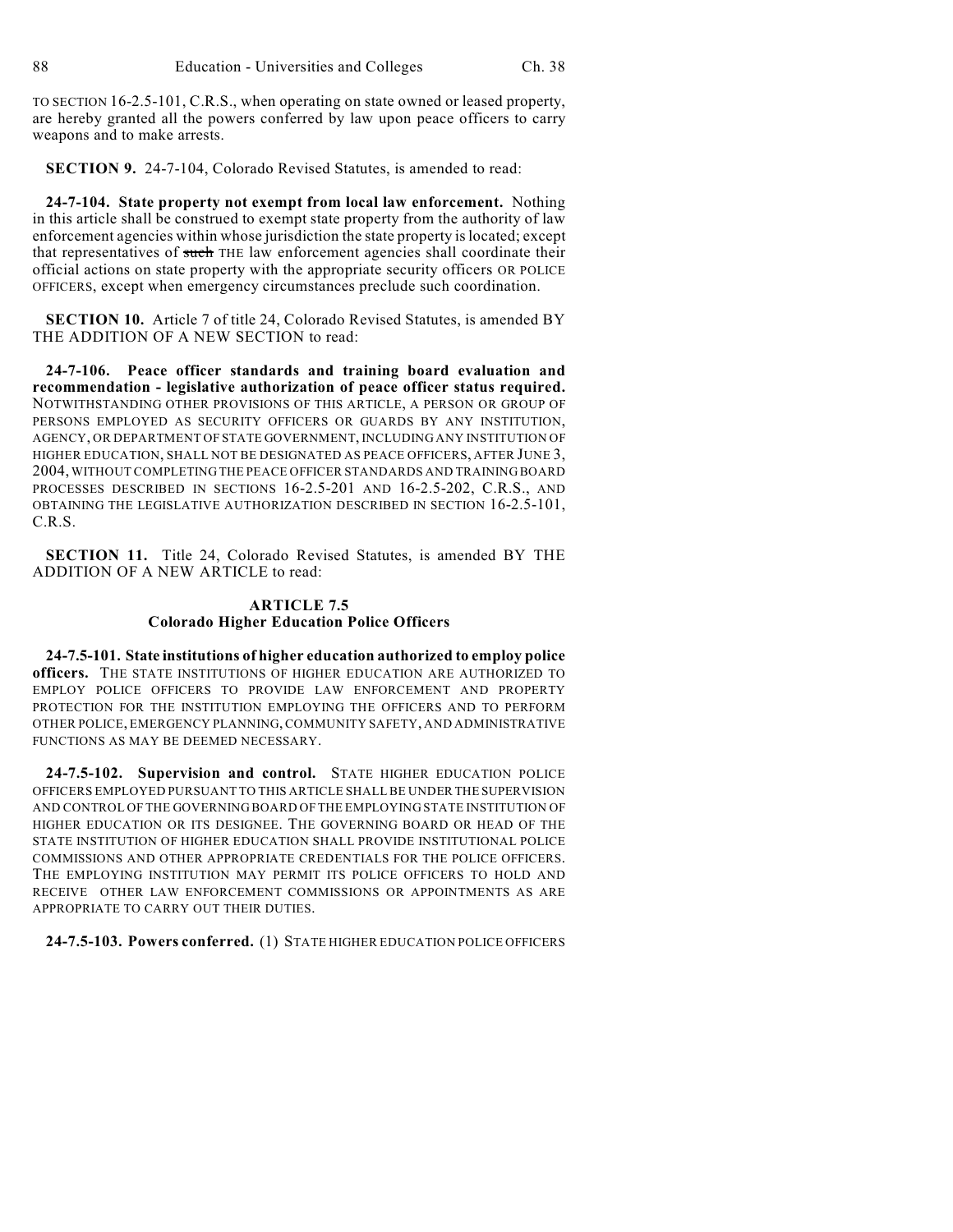EMPLOYED AND COMMISSIONED PURSUANT TO THIS ARTICLE, WHEN OPERATING ON PROPERTY OWNED OR LEASED BY THE STATE INSTITUTION OF HIGHER EDUCATION, ARE GRANTED ALL THE POWERS CONFERRED BY LAW UPON PEACE OFFICERS TO CARRY WEAPONS AND MAKE ARRESTS.

(2) WHEN NOT ON PROPERTY OWNED OR LEASED BY THE STATE INSTITUTION OF HIGHER EDUCATION, STATE HIGHER EDUCATION POLICE OFFICERS SHALL NOT HAVE ANY GREATER AUTHORITY THAN THAT CONFERRED UPON PEACE OFFICERS BY SECTION 16-3-110, C.R.S.

**24-7.5-104. State institution of higher education property not exempt from local law enforcement.** NOTHING IN THIS ARTICLE SHALL BE CONSTRUED TO EXEMPT THE PROPERTY OF A STATE INSTITUTION OF HIGHER EDUCATION FROM THE AUTHORITY OF LAW ENFORCEMENT AGENCIES WITHIN WHOSE JURISDICTION THE PROPERTY IS LOCATED; EXCEPT THAT REPRESENTATIVES OF THE LAW ENFORCEMENT AGENCIES SHALL COORDINATE THEIR OFFICIAL ACTIONS ON THE PROPERTY WITH THE APPROPRIATE HIGHER EDUCATION POLICE OFFICERS, EXCEPT WHEN EMERGENCY CIRCUMSTANCE PRECLUDE SUCH COORDINATION.

**24-7.5-105. Officers' qualifications.** STATE HIGHER EDUCATION POLICE OFFICERS SHALL BE AT LEAST TWENTY-ONE YEARS OF AGE AND SHALL POSSESS OTHER QUALIFICATIONS AS MAY BE SPECIFIED BY THE STATE PERSONNEL DIRECTOR, INCLUDING CONTINUING TRAINING AS MAY BE PRESCRIBED BY THE DIRECTOR. STATE HIGHER EDUCATION POLICE OFFICERS SHALL BE CERTIFIED BY THE PEACE OFFICER STANDARDS AND TRAINING BOARD.

**SECTION 12.** 24-31-302 (3), Colorado Revised Statutes, is amended to read:

**24-31-302. Creation of board.** (3) The P.O.S.T. board shall consist of twenty members. The chairperson of the P.O.S.T. board shall be the attorney general, and the board shall annually elect from its members a vice-chairperson. The other members shall be the special agent in charge of the Denver division of the federal bureau of investigation, the executive director of the department of public safety, one local government representative, six active chiefs of police from municipalities of this state OR STATE INSTITUTIONS OF HIGHER EDUCATION, six active sheriffs from counties of this state, three active peace officers with a rank of sergeant or below, and one lay member. The governor shall appoint the chiefs of police, sheriffs, peace officers, the lay member, and the local governmentrepresentative as members of the board for terms of three years per appointment. If any chief of police, sheriff, peace officer, lay member, or local government representative vacates such office during the term for which appointed to the P.O.S.T. board, a vacancy on the board shall exist. Any vacancy shall be filled by appointment by the governor for the unexpired term.

**SECTION 13.** 29-5-103, Colorado Revised Statutes, is amended to read:

**29-5-103. Assignment of police officers or deputy sheriffs for temporary duty.** The chief of police or person performing the functions thereof of any town, city, or city and county OR OF ANY STATE INSTITUTION OF HIGHER EDUCATION EMPLOYING PEACE OFFICERS IN ACCORDANCE WITH SECTION 16-2.5-120, C.R.S., or the sheriff of any county may in his OR HER discretion, upon request of the chief of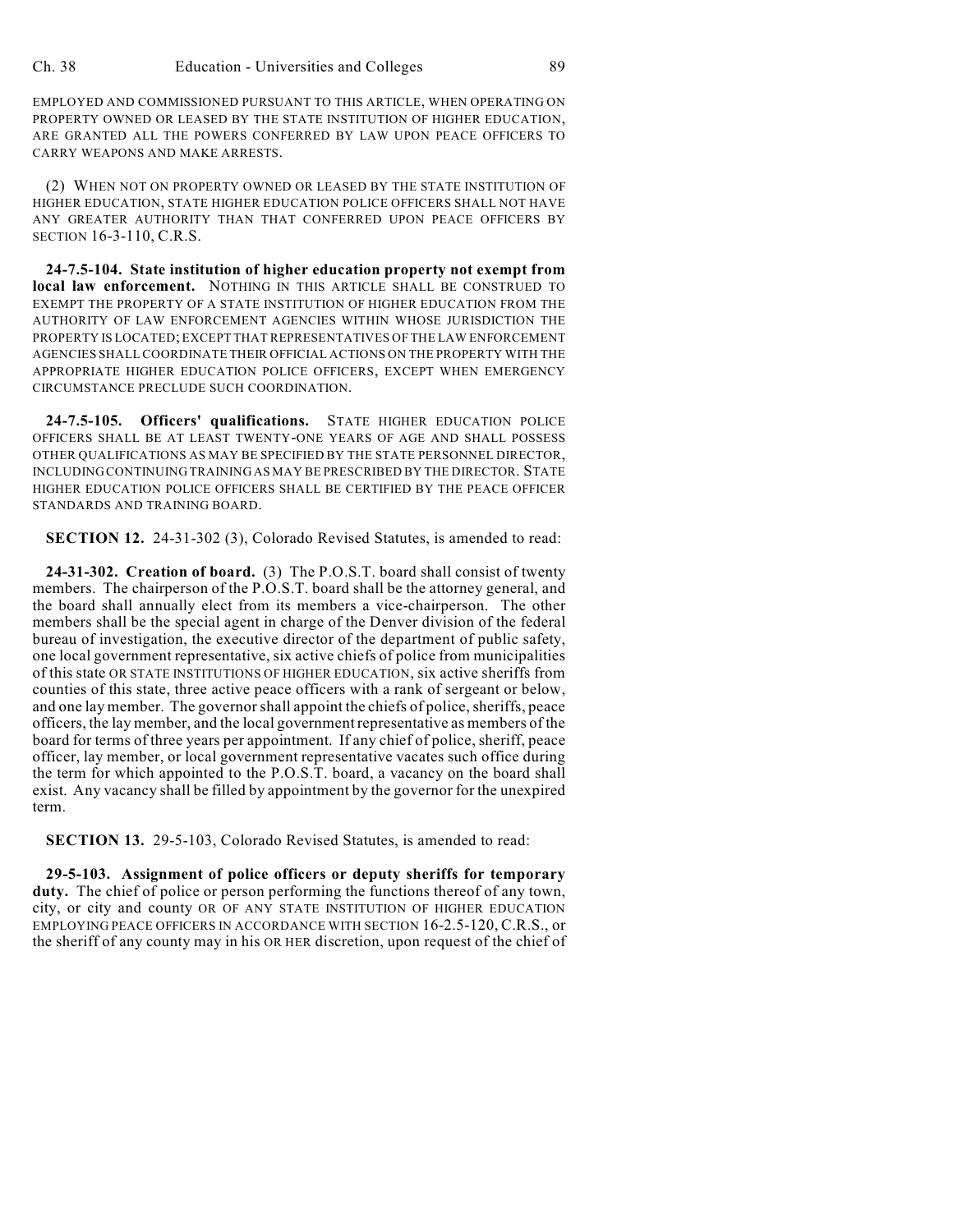police or person exercising the functions thereof in any other town, city, or city and county OR ANY OTHER STATE INSTITUTION OF HIGHER EDUCATION EMPLOYING A PEACE OFFICER IN ACCORDANCE WITH SECTION 16-2.5-120, C.R.S., or the sheriff of any other county, assign police officers or deputies under his OR HER control, together with any equipment he OR SHE deems proper, to perform temporary duty within the jurisdiction of the requesting chief of police or sheriff and under the direction and command of such THE requesting chief of police or sheriff; but the chief of police or sheriff so assigning such THE officers or deputies may provide that such THE officers or deputies shall be under the immediate command of a superior officer designated by such THE assigning chief of police or sheriff, which superior officer shall be under the direct supervision and command of the requesting chief of police or sheriff. Nothing contained in THIS SECTION OR sections 29-5-104 to 29-5-110 shall be construed to limit the power of any town, city,  $\sigma r$  city and county, OR STATE INSTITUTION OF HIGHER EDUCATION EMPLOYING PEACE OFFICERS IN ACCORDANCE WITH SECTION 16-2.5-120, C.R.S., to prohibit or limit by ordinance the exercise by a chief of police or sheriff of the discretion granted in sections 29-5-103 to 29-5-110.

**SECTION 14.** 29-5-104, Colorado Revised Statutes, is amended to read:

**29-5-104. Request for temporary assignment of police officers or deputy sheriffs - authority.** (1) The chief of police, or person performing the functions thereof, of any town, city, or city and county OR OF A STATE INSTITUTION OF HIGHER EDUCATION EMPLOYING A PEACE OFFICER IN ACCORDANCE WITH SECTION 16-2.5-120, C.R.S., and the sheriff of any county may, when in his OR HER opinion the same is required to quell disturbances or riots or in any other situation wherein he OR SHE deems that an emergency exists within his OR HER jurisdiction, request the chief of police or person performing the function thereof of any other city, town, or city and county OR AT ANOTHER STATE INSTITUTION OF HIGHER EDUCATION EMPLOYING PEACE OFFICERS IN ACCORDANCE WITH SECTION 16-2.5-120, C.R.S., or the sheriff of any other county to assign officers or deputy sheriffs under their respective commands to perform temporary duty within the jurisdiction of such THE requesting chief of police or sheriff and under the direction and control of such THE requesting chief of police or sheriff under such THE terms and conditions as shall be agreed upon between the requesting and assigning chiefs of police or sheriffs. Such THE officers or deputy sheriffs shall, while so assigned and performing duties subject to the direction and control of the requesting chief of police or sheriff, have the same power within the jurisdiction of the requesting chief of police or sheriff as do regular officers or deputies, as the case may be, of such THE requesting chief of police or sheriff.

(2) Where, under the provisions of section 29-1-206, a county, or municipality, OR STATE INSTITUTION OF HIGHER EDUCATION, in this state enters into an intergovernmental agreement for reciprocal law enforcement with a bordering county or with a municipality within a bordering county that is located in another state, the law enforcement agency head of either county or municipality OR OF THE STATE INSTITUTION OF HIGHER EDUCATION may, pursuant to the provisions of such THE intergovernmental agreement, request the law enforcement agency head of the other county or municipality OR STATE INSTITUTION OF HIGHER EDUCATION to assign deputy sheriffs or other peace officers to perform law enforcement duties within the jurisdiction of such THE requesting law enforcement agency head and under such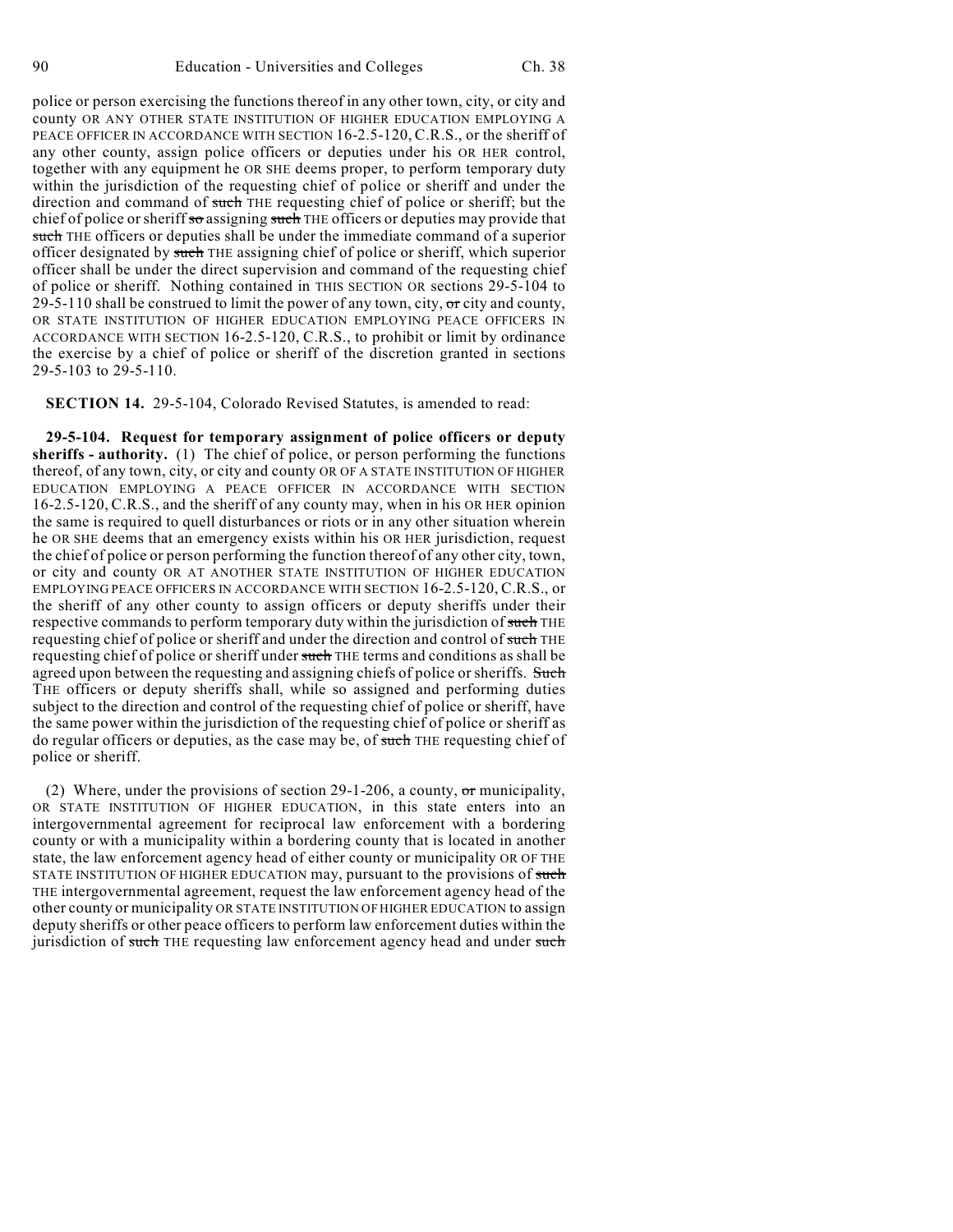THE terms and conditions as are stated in the intergovernmental agreement. Prior to such THE assignment, such THE deputy sheriffs or other peace officers shall obtain recognition as peace officers in this state as provided for in section 29-1-206. Such THE deputy sheriffs or other peace officers shall, while so assigned and performing duties subject to the direction and control of the requesting law enforcement agency head, have the same power within the jurisdiction of the requesting law enforcement agency head as do regular deputies or other peace officers of such THE requesting law enforcement agency head.

## **SECTION 15.** 29-5-108, Colorado Revised Statutes, is amended to read:

**29-5-108. Liability of requesting jurisdiction.** During the time that a policeman POLICE OFFICER, deputy sheriff, or firefighter of a town, city, city and county, county, or fire protection district OR OF A STATE INSTITUTION OF HIGHER EDUCATION EMPLOYING A PEACE OFFICER IN ACCORDANCE WITH SECTION 16-2.5-120, C.R.S., is assigned to temporary duty within the jurisdiction of another town, city, city and county, county, or fire protection district, OR OF ANOTHER STATE INSTITUTION OF HIGHER EDUCATION EMPLOYING A PEACE OFFICER IN ACCORDANCE WITH SECTION 16-2.5-120,C.R.S., as provided in sections 29-5-103 to 29-5-107, any liability which THAT accrues under the provisions of article 10 of title 24, C.R.S., on account of the negligent or otherwise tortious act of any such THE police officer, deputy sheriff, or firefighter while performing such THE duty shall be imposed upon the requesting town, city, city and county, county,  $\sigma$  fire protection district OR STATE INSTITUTION OF HIGHER EDUCATION, and not upon the assigning jurisdiction.

**SECTION 16.** 29-5-109, Colorado Revised Statutes, is amended to read:

**29-5-109. Workers' compensation coverage.** The coverage of any police officer, deputy sheriff, or firefighter of any town, city, city and county, county, or fire protection district OR OF ANY STATE INSTITUTION OF HIGHER EDUCATION EMPLOYING PEACE OFFICERS IN ACCORDANCE WITH SECTION 16-2.5-120, C.R.S., under the "Workers' Compensation Act of Colorado", ARTICLES 40 TO 47 OF TITLE 8, C.R.S., shall not be affected by reason of the performance of temporary duties in a requesting town, city, city and county, county, or fire protection district, OR STATE INSTITUTION OF HIGHER EDUCATION under the provisions of sections 29-5-103 to 29-5-107, and such THE police officers, deputy sheriffs, and firefighters shall remain covered by such workers' compensation insurance while performing such THE temporary duty as fully as if they were performing their regular duties within the assigning jurisdiction.

**SECTION 17.** 29-5-110, Colorado Revised Statutes, is amended to read:

**29-5-110. Pension fund payments.** If any police officer, deputy sheriff, or firefighter of any town, city, city and county, county, or fire protection district OR OF ANY STATE INSTITUTION OF HIGHER EDUCATION EMPLOYING PEACE OFFICERS IN ACCORDANCE WITH SECTION 16-2.5-120, C.R.S., should become disabled or be killed by reason of the performance of temporary duty within the jurisdiction of another town, city, city and county, county,  $\sigma$ r fire protection district, OR STATE INSTITUTION OF HIGHER EDUCATION, as provided in sections 29-5-103 to 29-5-107, and such THE disability would entitle him or her or such HIS OR HER death would entitle his or her survivor to payment from any police or firefighters' OR EMPLOYEE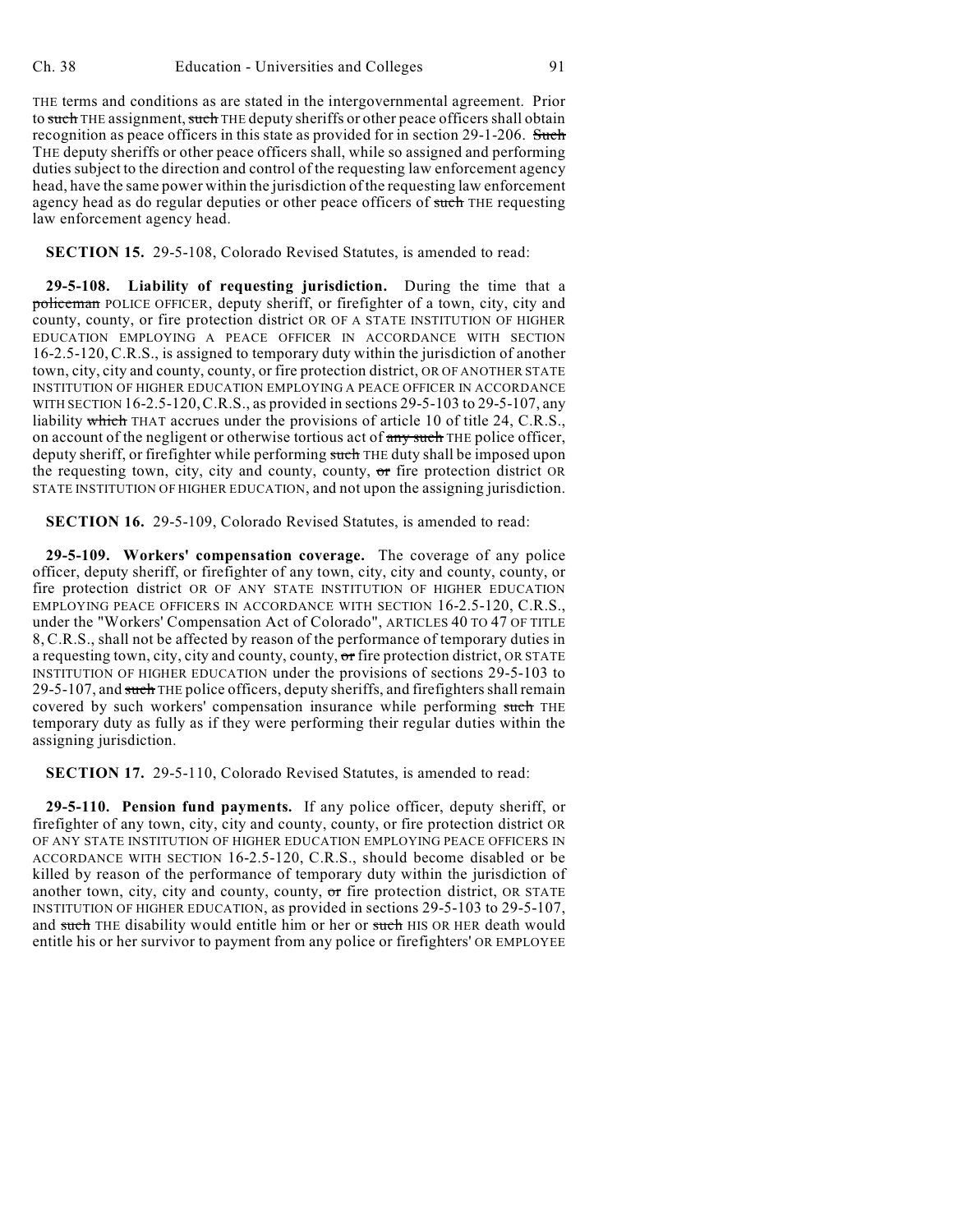pension fund of the town, city, city and county, county,  $\sigma$  fire protection district, OR STATE INSTITUTION OF HIGHER EDUCATION assigning him or her to temporary duty in another such jurisdiction, had the injury occurred during the performance of his or her duties within the assigning town, city, city and county, county,  $\sigma$  fire protection district, OR STATE INSTITUTION OF HIGHER EDUCATION, such THE police officer, deputy sheriff, or firefighter, or his or her survivor, shall be entitled to the same payment from the pension fund of the assigning town, city, city and county, county, or fire protection district, OR STATE INSTITUTION OF HIGHER EDUCATION, as he or she would have been entitled to receive if the injury or death had occurred within the assigning town, city, city and county, county,  $\sigma$  fire protection district, OR STATE INSTITUTION OF HIGHER EDUCATION, and he or she shall NOT be entitled to receive  $\overline{m}$  A payment from any police or firefighters' OR EMPLOYEE pension fund of the jurisdiction in which he or she performed such THE temporary duties.

**SECTION 18.** 29-5-111 (1), Colorado Revised Statutes, is amended to read:

**29-5-111. Liability of peace officers.** (1) Notwithstanding the doctrines of sovereign immunity and respondeat superior, a city, town, county, OR city and county or other political subdivision of the state OR A STATE INSTITUTION OF HIGHER EDUCATION EMPLOYING PEACE OFFICERS IN ACCORDANCE WITH SECTION 16-2.5-120, C.R.S., shall indemnify its paid peace officers and reserve officers, as defined in section 16-2.5-110, C.R.S., while such THE PEACE OFFICERS AND reserve officers are on duty for any liability incurred by them and for any judgment, except a judgment for exemplary damages, entered against them for torts committed within the scope of their employment if the person claiming damages serves such THE political subdivision OR STATE INSTITUTION OF HIGHER EDUCATION with a copy of the summons within ten days from the date when a copy of the summons is served on such THE peace officer OR RESERVE OFFICER. In no event shall any such political subdivision OR STATE INSTITUTION OF HIGHER EDUCATION be required so to indemnify its peace officers in excess of one hundred thousand dollars for one person in any single occurrence or three hundred thousand dollars for two or more persons for any single occurrence; except that, in such instance no indemnity shall be allowed for any person in excess of one hundred thousand dollars. It is the duty of the city, town, county, city and county, or other political subdivision AND OF THE STATE INSTITUTION OF HIGHER EDUCATION to provide the defense handled by the legal staff of the public entity or by other counsel, in the discretion of the public entity, for any such THE peace officer in such claim or civil action. However, in the event that the court determines that a reserve officer, as defined in section 16-2.5-110, C.R.S., incurred such THE liability while acting outside the scope of his or her assigned duties or that such THE reserve officer acted in a willful and wanton manner in incurring such THE liability, the court shall order such THE reserve officer to reimburse the political subdivision OR THE STATE INSTITUTION OF HIGHER EDUCATION for reasonable costs and reasonable attorney fees expended for the defense of such THE reserve officer. With the approval of the governing body of the city, town, county, city and county, or other political subdivision OR OF THE STATE INSTITUTION OF HIGHER EDUCATION, such THE claim or civil action may be settled or compromised. A city, town, county, city and county, or other political subdivision OR A STATE INSTITUTION OF HIGHER EDUCATION may carry liability insurance to insure itself and its peace officers. If such THE political subdivision OR STATE INSTITUTION OF HIGHER EDUCATION purchases insurance which THAT provides substantial coverage for such THE peace officers with a policy limitation